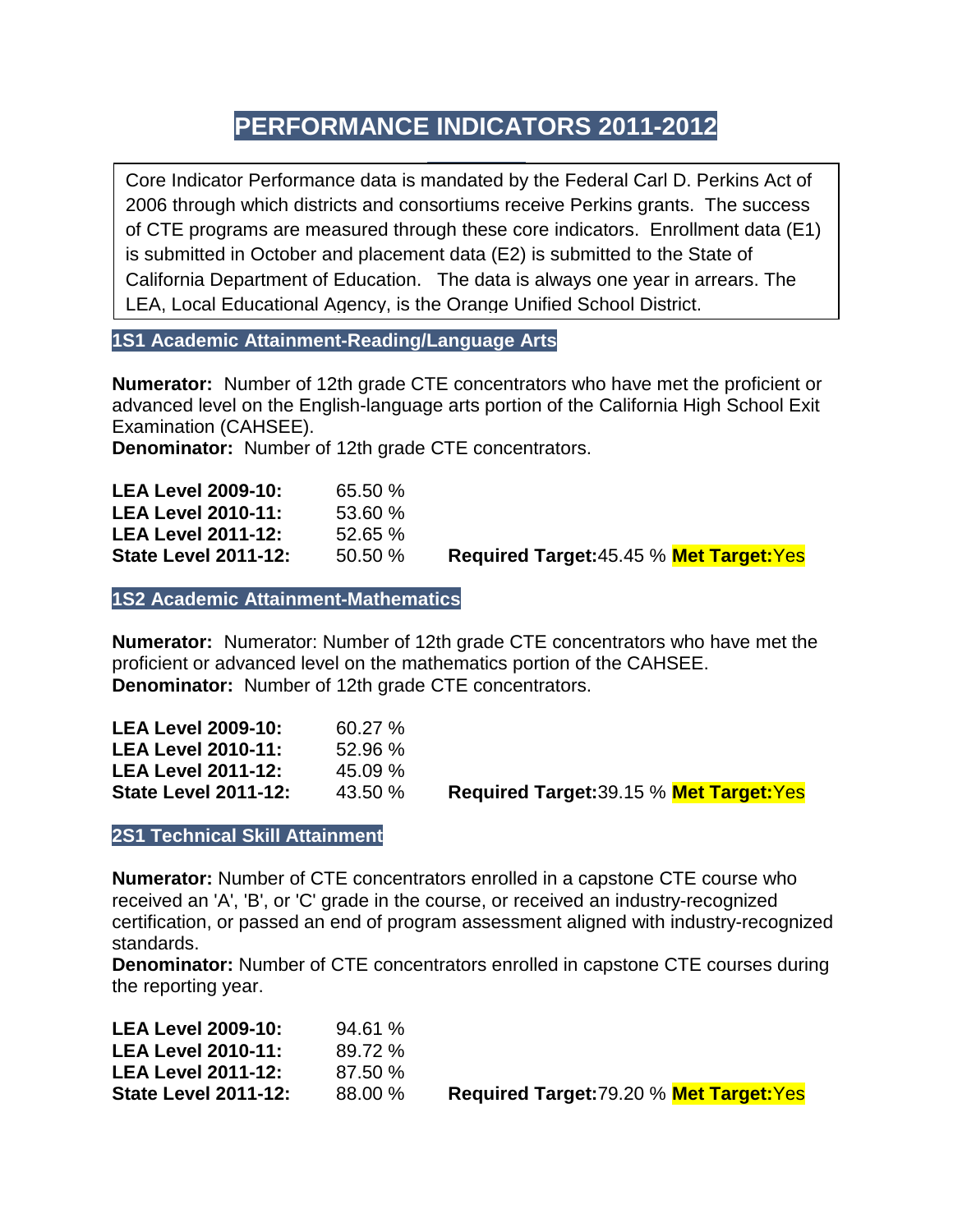## **3S1 Secondary School Completion**

**Numerator:** Number of 12th grade CTE concentrators who earned a high school diploma, or other state-recognized equivalent (including recognized alternative standards for individuals with disabilities).

**Denominator:** Number of 12th grade CTE concentrators who left secondary education during the reporting year.

| <b>LEA Level 2009-10:</b>   | 97.29%  |   |
|-----------------------------|---------|---|
| <b>LEA Level 2010-11:</b>   | 84.16%  |   |
| <b>LEA Level 2011-12:</b>   | 85.81 % |   |
| <b>State Level 2011-12:</b> | 90.71%  | R |

**State Level 2011-12:** 90.71 % **Required Target:**81.64 % **Met Target:**Yes

### **4S1 Student Graduation Rate**

**Numerator:** Number of 12th grade CTE concentrators who, in the reporting year, were included as graduated in the states computation of its graduation rate. **Denominator:** Number of 12th grade CTE concentrators.

| <b>LEA Level 2009-10:</b>   | 97.29%  |                                                |
|-----------------------------|---------|------------------------------------------------|
| <b>LEA Level 2010-11:</b>   | 84.16 % |                                                |
| <b>LEA Level 2011-12:</b>   | 85.81 % |                                                |
| <b>State Level 2011-12:</b> | 83.50 % | <b>Required Target:75.15 % Met Target: Yes</b> |

#### **5S1 Secondary Placement**

**Numerator:** Number of 12th grade CTE concentrators who left secondary education during the reporting year and entered postsecondary education or advanced training, military service, or employment, as reported on a survey six months following graduation.

**Denominator:** Number of 12th grade CTE concentrators who left secondary education during the reporting year and responded to a follow-up survey.

| <b>LEA Level 2009-10:</b>   | 45.33 %    |                                               |
|-----------------------------|------------|-----------------------------------------------|
| <b>LEA Level 2010-11:</b>   | $100.00\%$ |                                               |
| <b>LEA Level 2011-12:</b>   | 97.39%     |                                               |
| <b>State Level 2011-12:</b> | 92.93%     | <b>Required Target:83.64 % Met Target:Yes</b> |